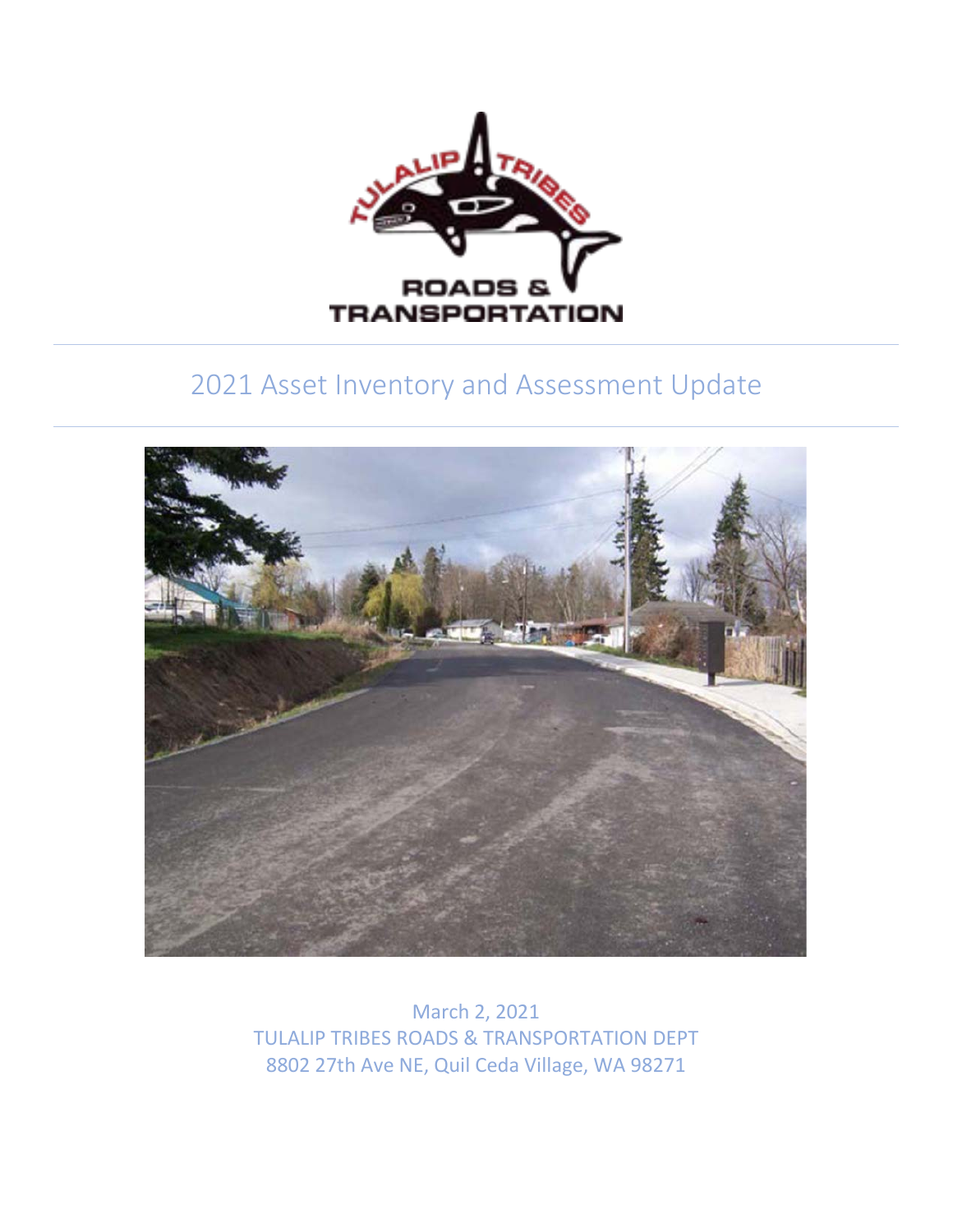## **REQUEST FOR PROPOSAL**

## **REQUEST FOR PROPOSAL**

## **2021 Asset Inventory and Assessment Update**

#### **1.0 INTRODUCTION**

The Tulalip Tribes of Washington ("Tribes") is soliciting qualified Engineering firms to submit Proposals for Asset Inventory and Training, and Asphalt Pavement Rating.

All proposals are required to include evidence of experience in projects of similar scale and complexity.

Proposers shall abide by The Tulalip Code, Chapter 9.05 – TERO Code which provides NAOB preference in contracting goods and services. Additionally, The Tulalip Tribes' Board of Directors has the authority to require those employers subject to The Tulalip Code, Chapter 9.05 – TERO Code and applicable federal laws and guidelines, to give preference to Indians in hiring, promotions, training, and all other aspects of employment. Proposers shall comply with The Tulalip Code and the rules, regulations, and orders of the TERO Commission. For more information about the Tulalip Code, Chapter 9.05 – TERO Code, contact The Tulalip Tribes' TERO Department at 6406 Marine Drive, Tulalip, Washington 98271, Office (360)716-4747 or Facsimile (360)716-0249. The Tulalip TERO Code is available for review on the Tulalip TERO [website: www.tulalipte](http://www.tulaliptero.com/)ro.com

#### **2.0 SUBMITTAL REQUIREMENTS AND DEADLINE**

Interested applicants should provide the following information:

- 1. Qualifications/Expertise of organization;
- 2. Qualifications of proposed staff;
- 3. Previous experience in producing similar work product;
- 4. Proposed project approach;
- 5. Proposed project delivery; and,
- 6. Proposed project timeline and cost per work item.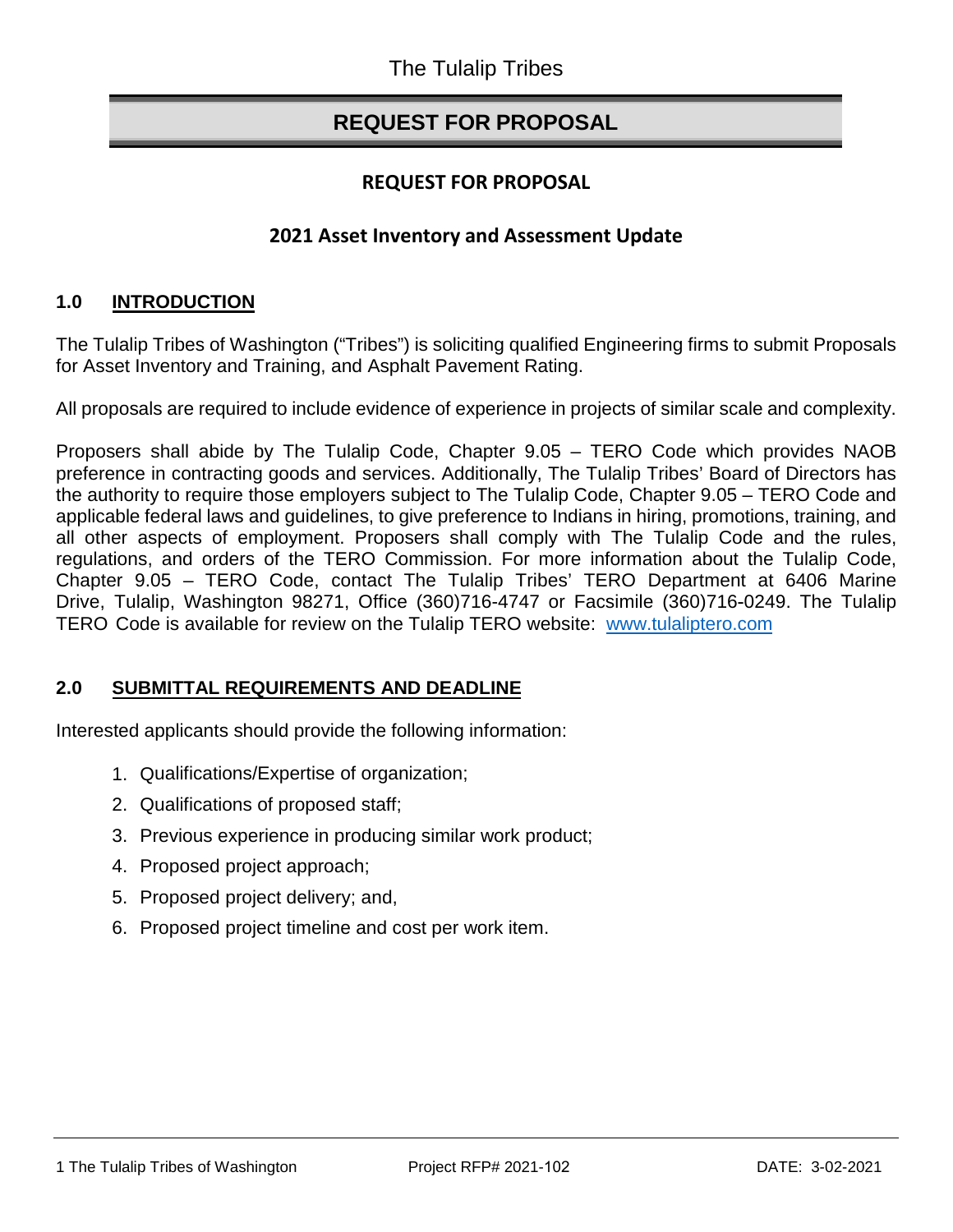Proposals must be received electronically via email to the project manager, Christina Parker, Tulalip Tribes Roads & Transportation Manager, at [christinaparker@tulaliptribes-nsn.gov](mailto:christinaparker@tulaliptribes-nsn.gov) no later than 5:00 PM, Pacific Standard Time, Wednesday March 29<sup>th</sup>, 2021. No hard copy proposals will be accepted. Faxed submittals will not be accepted. If the file size is larger than 15 MB, contact the project manager for alternative submission options. Upon receipt of your documents, the project manager will send a confirmation email. It is the responsibility of the proposer to ensure that electronic submissions are received by the established deadline. For questions about the electronic submittal process contact Christina Parker, Tulalip Tribes Roads & Transportation Manager.

> Christina Parker, Tulalip Tribes Roads & Transportation Manager 8802 27th Ave NE, Quil Ceda Village, WA 98271 [christinaparker@tulaliptribes-nsn.gov](mailto:christinaparker@tulaliptribes-nsn.gov) (360) 716-5026

## **3.0 PROJECT DESCRIPTION**

The Tulalip Tribes Roadway Asset Management Program includes sign, pavement condition, and sidewalk, and guardrail inventory. The project will include updating the inventory for signs, sidewalk, and pavement condition for use in prioritizing future maintenance. Additionally, the consultant shall provide training to the Tribes' transportation department staff on inventory collection methods and data cataloging for GIS queries.

## **4.0 SCOPE OF SERVICES**

The consultant will be responsible for the following:

Asset Inventory Technical Support: Using RoadSoft, the consultant will provide support for the Tulalip Tribes' GIS-based inventory tool development. This will include providing advice/recommendations on how data are collected to efficiently inventory roadway assets. The consultant will provide support where appropriate to develop pick-lists of field values to minimize potential for errors during inventory data collection.

Sign Inventory: The consultant will inventory and inspect all traffic signs within Tulalip Reservation Jurisdiction within the public right of way. Inventory includes collecting various sign data such as sign description, MUTCD Code, sign size, retro-reflectivity, sign location, support type and size, sign and support condition, sign and support picture and any other relevant signage information to determine signage replacement needs.

Sign Inventory Tech Memo: The consultant will prepare sign inventory tech memo that summarizes the existing traffic signs within Tulalip Reservation Jurisdiction and list of signage replacement needs.

Sign Inventory GIS Data File: The consultant will assemble all the sign inventory data file so that they can be transferred to Tulalip Tribes GIS geodatabase.

Pavement Condition Rating: The consultant will assess and provide ratings for the pavement conditions for reservation roads and will input this data into the asset management system.

2 The Tulalip Tribes of Washington Project RFP# 2021-102 DATE: 3-08-2021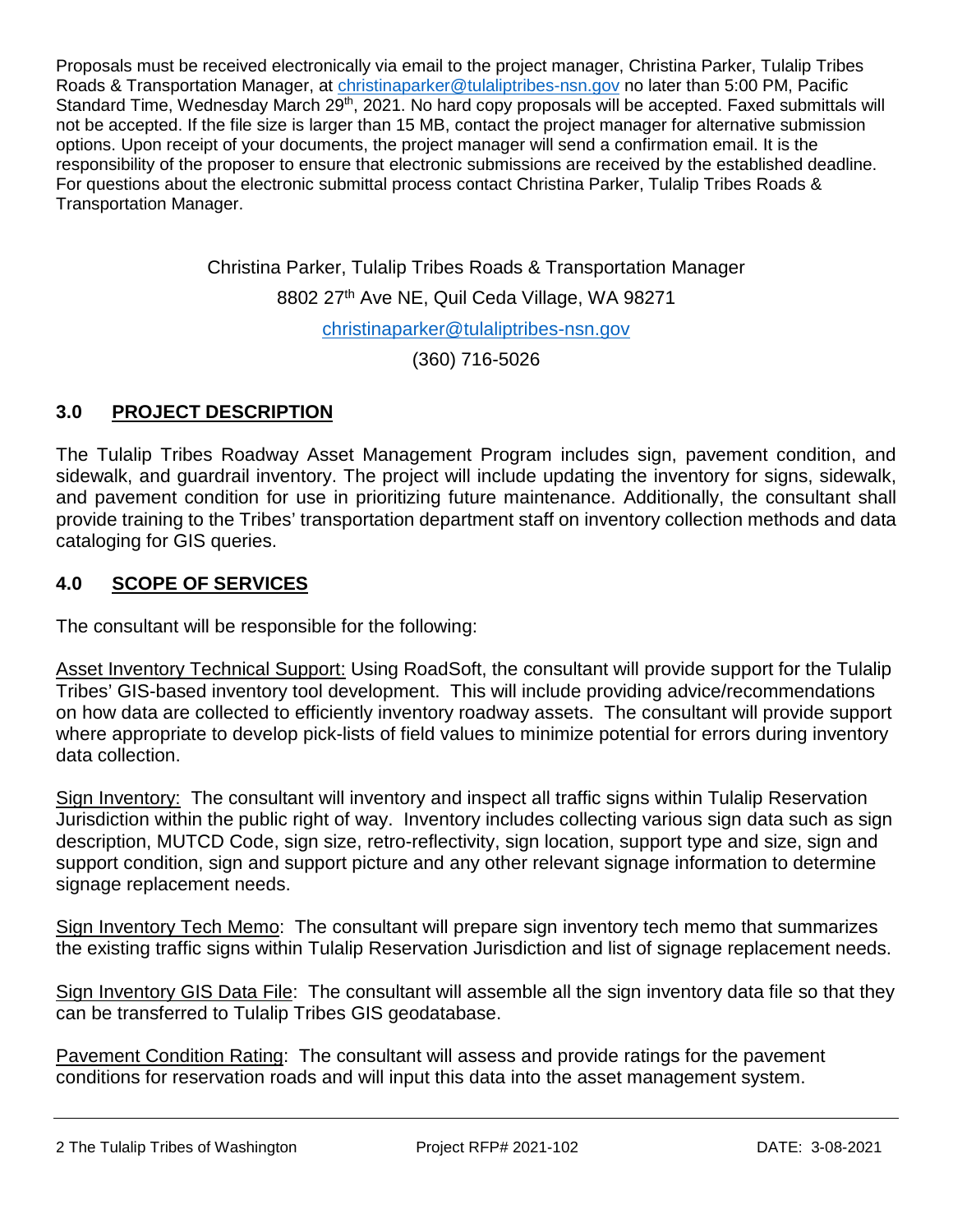Update Inventory Data: The consultant will update existing data to include new facilities for sidewalk, ramps and guardrail.

Asset Management Inventory Training Preparation: The consultant will prepare for and provide a training session and develop training materials for Asset Inventory. This will include sign inventory, sign placement/replacement, identifying/inspecting stripping (paint, MMA, thermo, etc.), pavement condition inventory, sidewalk inventory, guardrail inventory, curb ramp inventory, and ADA compliance training.

## **5.0 SELECTION AND AWARD PROCESS**

The intent of this RFP is to solicit interest from Engineering (Construction, Infrastructure) firms for the Asset Management and Asphalt Rating project. A selection committee will review the written proposals. Only proposals that meet mandatory requirements will be considered. Selection will be made based upon the evaluation of the Engineering (Construction, Infrastructure) firm's qualifications, the technical merits of the proposal and the cost of the project.

The process for selection of the Engineering (Construction, Infrastructure) firm is anticipated to be as follows:

- 1. Consultant submitting a proposal will be scored and ranked on the basis of the evaluation criteria set forth in this RFP.
- 2. The Tulalip Tribes reserves the right to check references of the Contractor(s) at any time during the selection process. Should the information obtained during the reference checks cause concern regarding the firm's past performance or their ability to successfully perform the contracts to be executed based on the requirements of this RFP, the Tulalip Tribes has the sole discretion to determine a Contractor is not qualified for the Project. References can include The Tulalip Tribes, provided the Contractor has performed past project with the Tulalip Tribes, and others whether specifically listed by the proposing firm or not.

#### *Mandatory Requirements:*

- 1. Completed Proposal submitted on time
- 2. Transmittal letter

#### *Qualifications, Technical Merit and Cost*

- 1. Qualifications of firm and key personnel (20 points)
- 2. Project Understanding, Approach, and Proposed Schedule (Technical Merit) (40 points)
- 3. Cost Proposal (40 points)

## TOTAL OF 100 EVALUATION POINTS

## **6.0 INTERVIEWS**

After reviewing the Proposals, the Selection Committee may conduct interviews with the Proposers.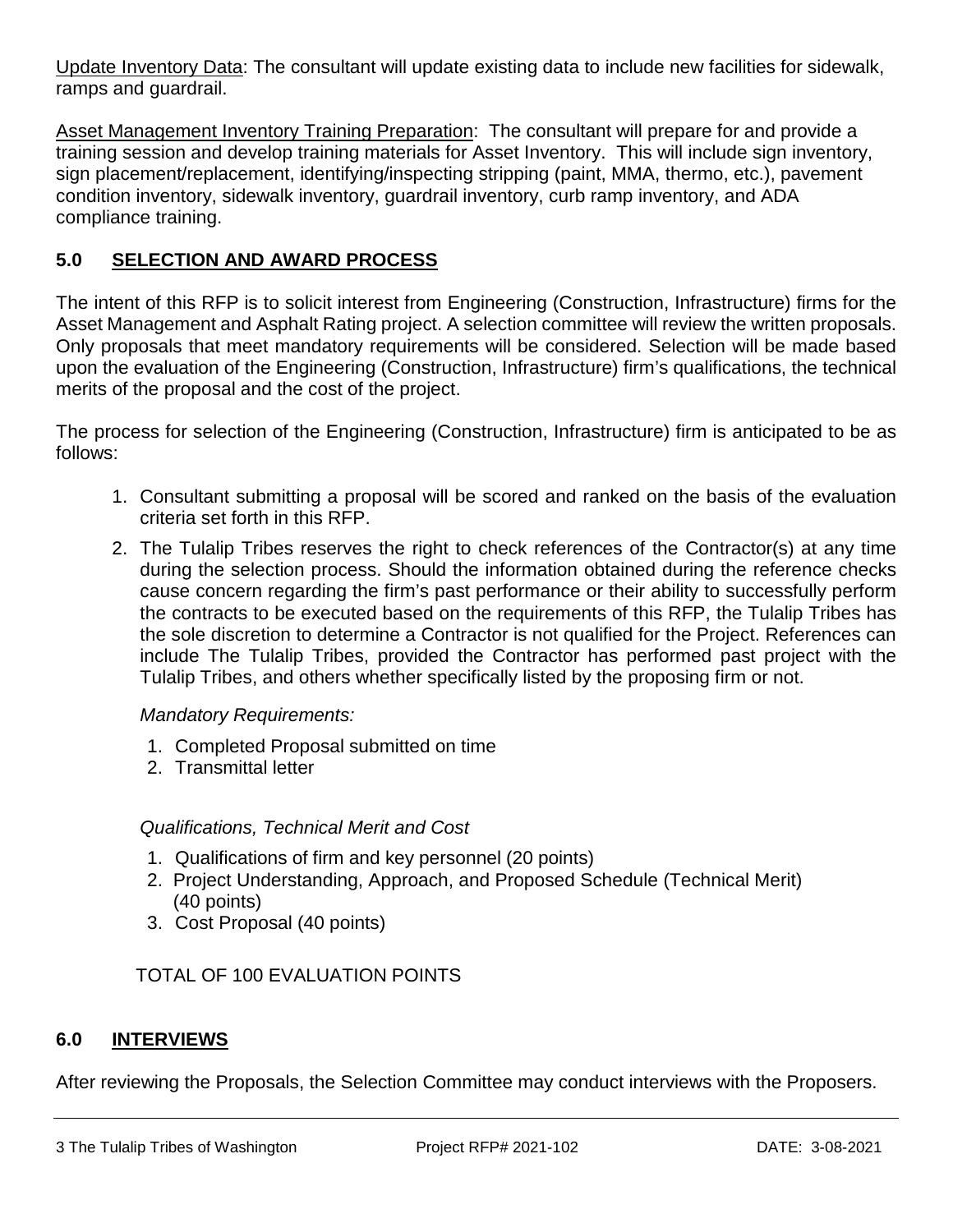## **7.0 SUBMISSION FORMAT**

Every Proposer must reply to each of the evaluation criteria set forth below in a clear and concise manner. Responses must be in the same order as listed, clearly separated and labeled by response. Brevity is preferred. Do not duplicate information presented in the Submission. Pay attention to specific requests for information. Organize the Submission in a manner that enables the selection committee to quickly access the requested, and pertinent, information. Proposals shall be submitted on 8  $\frac{1}{2}$  x 11 pages unless otherwise requested and in a sealed envelope.

- **1. TERO Certification**: Native American Owned Businesses (NAOBs) submitting proposals shall submit evidence of certification from the Tulalip Tribes' TERO (Tribal Employment Rights Ordinance) office as being a certified NAOB or Tulalip Tribal Member NAOB with their Submission in order to obtain the preferences provided for in this RFP.
- **2. Proof of insurance**
- **3. Detailed cost estimate**

#### **8.0 FINAL SELECTION**

The Tulalip Tribes of Washington intend to select the Engineering (Construction, Infrastructure) Team that meets the criteria set above from the Submission and the Interview (if held). Final selection must be approved by and shall be at the sole discretion of the Tulalip Tribes' Board of Directors. The Tulalip Tribes reserve the right to select any responsive and responsible Firm they determine.

## **9.0 RIGHT OF REJECTION**

The Tulalip Tribes of Washington reserves without limitation and may exercise at its sole discretion, the following rights and conditions with regard to this Procurement process:

- 1) To cancel the Procurement process and reject any and all RFPs and/or Proposals;
- 2) To waive any informality or irregularity;
- 3) To revise the Procurement Documents and schedule via an addendum;

4) To reject any Proposer that submits an incomplete or inadequate response or is not responsive to the requirements of this RFP;

5) To require confirmation of information furnished by a Proposer, require additional information from a Proposer concerning its Submittal and require additional evidence of qualifications to perform the work described in this RFP;

6) To provide clarifications or conduct discussions, at any time, with one or more Proposers;

7) To contact references that are not listed in the Proposer's Submittals and investigate statements on the Proposals and/or qualification of the Proposer and any firms or individuals identified in the Proposal;

8) To consider alternative technical concepts and/or approaches identified by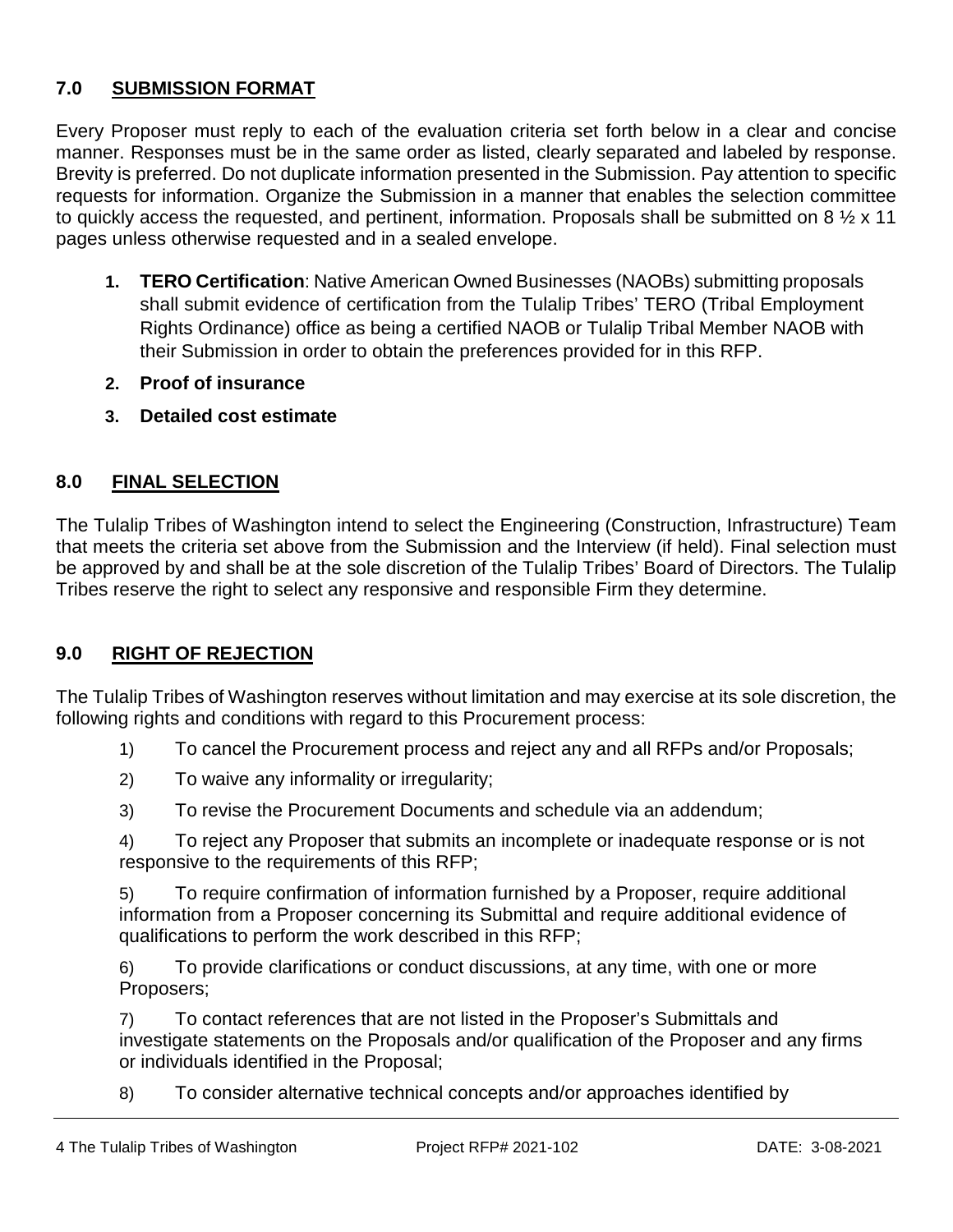Proposers;

9) To take any action affecting the RFP process or the Project that is determined to be in the Owner's best interests; and

10) Approve or disapprove of the use of particular Sub consultants, Subcontractors, orKey Team Members and/or substitutions and/or changes to Subconsultants, Subcontractors, or Key Team Members from those identified in the Proposal, such approval or disapproval shall not be unreasonably exercised.

#### **10.0 PRODUCT OWNERSHIP**

All drawings, specifications and other documents and electronic data, including such documents that are furnished by any proposer to Owner pursuant to this RFP ("Work Product") are deemed to be instruments of service and design, and engineering firm shall retain the ownership and property interests therein, including but not limited to any intellectual property rights, copyrights and/or patents, subject to the provisions set forth below. Notwithstanding the above, any portion of any Proposal that consists of architectural and other design elements and specifications that are unique to the Project will be the property of the Tulalip Tribes of Washington, including but not limited to any intellectual property rights, copyrights and/or patents. Proposers shall specifically designate those portions of the Work Product for which ownership in the Work Product meet the above definition and that shall be transferred. Such grant and transfer are conditioned on Owner's express understanding that any alteration of the Work Product without the involvement of the Proposer is at Owner's sole risk and without liability or legal exposure to the Proposer or anyone working by or through the Proposer, including Design Consultants of any tier.

## **11.0 LICENSING REQUIREMENTS**

All individuals, businesses, entities, and organizations engaged in business activities on the Tulalip Indian Reservation shall obtain a Tulalip Tribal Business License. This applies to all contractors, subcontractors, materialmen, suppliers, and consultants, regardless of tier or location, working on the project.

The Engineering (Construction, Infrastructure) firm shall be licensed by the State of Washington.

Note: Any professional or business licenses required will be the sole cost and responsibility of the Engineering (Construction, Infrastructure) firm.

## **12.0 SUBMISSION DEVELOPMENT COSTS**

The Owner accepts no liability for the costs and expenses incurred by firms in responding to this Procurement. Each Proposer that enters into the Procurement process shall prepare the required materials and the Proposal at its own expense and with the express understanding that it cannot make any claims whatsoever for reimbursement from the Owner for the costs and expenses associated with the process.

5 The Tulalip Tribes of Washington Project RFP# 2021-102 DATE: 3-08-2021